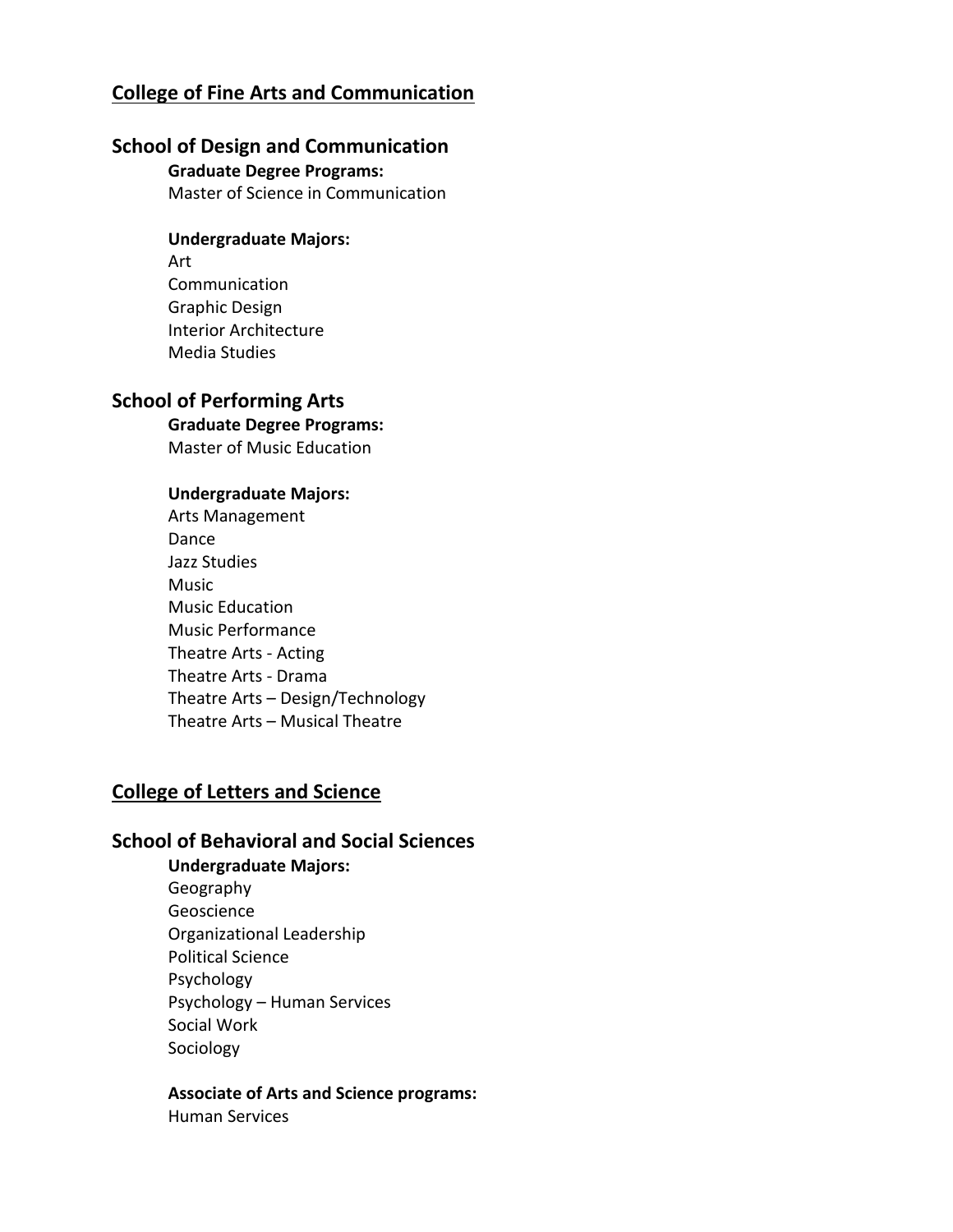# **College of Letters and Science**

## **School of Biology, Chemistry, and Biochemistry**

**Graduate Degree Programs:**

Applied Biotechnology

### **Undergraduate Majors:**

Biochemistry Biology/ Biology – Teaching **Chemistry** Natural Science - Teaching

# **School of Humanities and Global Studies**

#### **Undergraduate Majors:**

Broadfield Social Science English – Teaching English Literature English Writing, Editing and Publishing French German/German – Teaching History/History – Teaching History and Social Studies Education International Studies Philosophy Spanish/Spanish – Teaching

## **School of Mathematics, Computing, Physics, and Astronomy**

#### **Graduate Programs:**

Master of Science in Cybersecurity Master of Science in Data Science Master of Science in Information Technology Management

### **Undergraduate Majors:**

Applied Computing Computer Information Systems Human – Technology Interaction Mathematics/Mathematics – Teaching Physics/Physics – Teaching Web Development Web and Digital Media Development

#### **Associate of Arts and Science programs:**

Information Sciences Pre-Engineering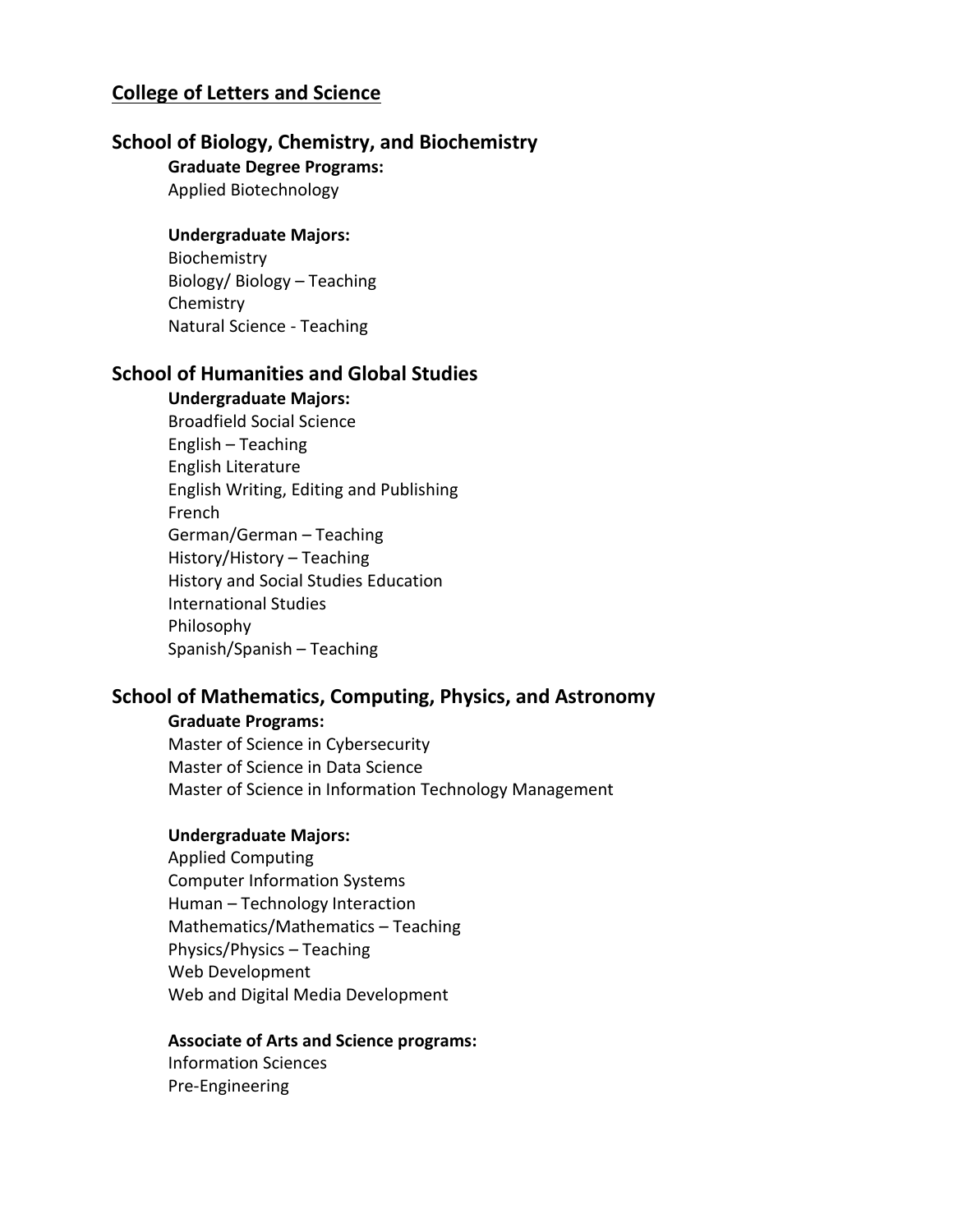## **Associate Degrees**

#### **Undergraduate Majors:**

Associate of Arts and Science - General

## **College of Natural Resources**

# **Graduate Degree Programs:**

Master of Natural Resources Master of Science in Natural Resources

### **Undergraduate Programs:**

Chemical Engineering Conservation Law Enforcement Fisheries and Water Resources Forestry Paper Science and Engineering Resource Management Soil and Waste Resources Wildlife Ecology

### **Associate of Arts and Science programs:**

Environmental Science and Management

# **College of Professional Studies**

# **School of Business and Economics**

## **Graduate Degree Programs:**

Master of Business Administration in Applied Leadership and Decision-Making

### **Undergraduate Majors:**

Accounting Business Administration Business Economics Data Analytics Finance Management Marketing

#### **Associate of Arts and Science programs:**

Applied Finance Leadership and Project Management